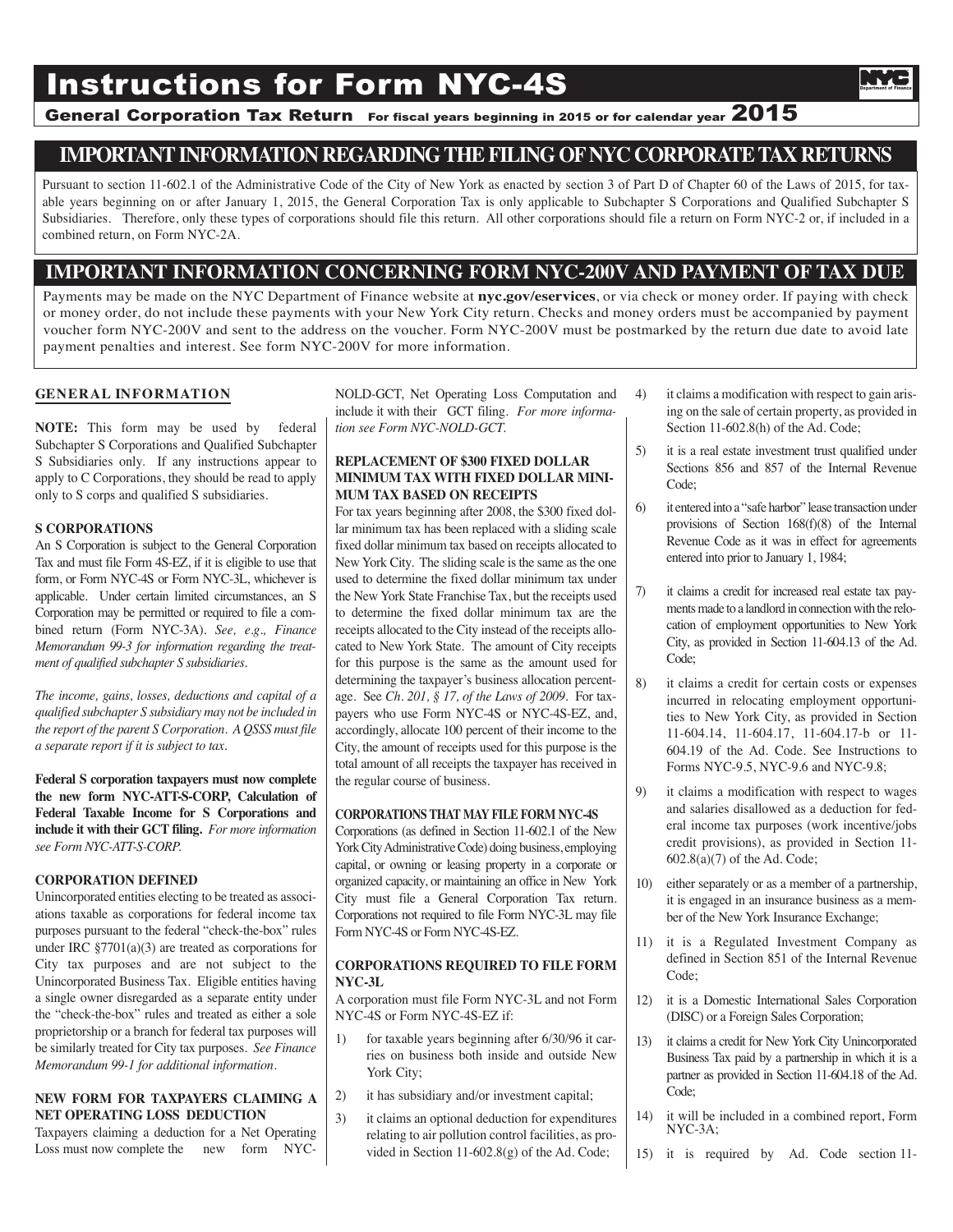602.8(n) to add back royalty payments made to related members

- 16) it claims a deduction pursuant to section 199 of the Internal Revenue Code (Income attributable to domestic production activities) on its federal tax return; or
- 17) it claims the biotechnology credit, a credit available under Ad. Code section 11-604.21 to certain qualified emerging technology companies for certain costs and expenses incurred.

## **The following are NOT required to file a General Corporation Tax Return:**

- a) Adormant corporation that did not at any time during its taxable year engage in any activity or hold title to real property located in New York City
- b) A nonstock corporation, organized and operated exclusively for nonprofit purposes and not engaged in substantial commercial activities, that has been granted an exemption by the New York City Department of Finance
- c) Corporations subject to taxation under Part 4 of Subchapter 3 of Chapter 6, Title 11 (Banking Corporations) or under Chapter 11, Title 11 (Utility Corporations) of the Ad. Code are not required to file General Corporation Tax returns. However, corporations that are subject to tax under Chapter 11 as vendors of utility services are subject to the General Corporation Tax in accordance with Section 11- 603.4 of the Ad. Code and must file a return.
- d) A limited profit housing corporation organized and operating pursuant to the provisions of Article Two of the Private Housing Finance Law
- e) Insurance corporations
- f) A Housing Development Fund Company (HDFC) organized and operating pursuant to the provisions of Article 11 of the Private Housing Finance Law
- g) Organizations organized exclusively for the purpose of holding title to property as described in Sections  $501(c)(2)$  or  $(25)$  of the Internal Revenue Code
- h) An entity treated as a Real Estate Mortgage Investment Conduit (REMIC) for federal income tax purposes. (Holders of interest in a REMIC remain taxable on such interest or on the income therefrom.)
- i) Corporations principally engaged in the conduct of a ferry business and operating between any of the boroughs of the City under a lease granted by the City
- j) A corporation principally engaged in the conduct of an aviation, steamboat, ferry or navigation business, or two or more such businesses, provided that all of the capital stock of such corporation is owned by a municipal corporation of New York
- k) Bank holding corporations filing on a combined basis in accordance with Section 11-646(f) of the Ad. Code
- l) Corporations principally engaged in the operation of marine vessels whose activities in the City are limited exclusively to the use of prop-

erty in interstate or foreign commerce

m) Foreign corporations that are exempt under the provisions of Public Law 86-272 *(See 19 RCNY Section 11-04 (b)(11).)*

## **NOTE:**

Acorporation that has an officer, employee, agent or representative in the City and that is not subject to the General Corporation Tax is not required to file a Form NYC-3L, NYC-4S or NYC-4S-EZ but must file a Form NYC-245 (Section 11-605 of the Ad. Code).

## **WHEN AND WHERE TO FILE**

The due date for filing is on or before March 15, 2016, or, for fiscal year taxpayers, on the 15th day of the third month following the close of the fiscal year.

All returns, except refund returns:

**NYC Department of Finance P.O. Box 5564 Binghamton, NY 13902-5564**

**Remittances -** Pay online with Form NYC-200V at **nyc.gov/eservices**, or Mail payment and Form NYC-200V only to:

**NYC Department of Finance P.O. Box 3933 New York, NY 10008-3933**

Returns claiming refunds:

**NYC Department of Finance P.O. Box 5563 Binghamton, NY 13902-5563**

**Certain short-period returns:** If this is **NOT** a final return and your federal return covered a period of less than 12 months as a result of your joining or leaving a federal consolidated group or as a result of a federal IRC §338 election, this return generally will be due on the due date for the federal return and not on the date noted above. **Check the box on the front of the return.**

## **AMENDED RETURNS**

For taxable years beginning on or after January 1, 2015, changes in taxable income or other tax base made by the Internal Revenue Service and /or New York State Department of Taxation and Finance will no longer be reported on FormNYC-3360. Instead an amended return should be filed. The Amended Return checkbox on the return should be used for reporting an adjustment resulting from an Internal Revenue Service audit of your federal corporate tax return and/or a NewYork State audit of your State tax return. If the Amended Return checkbox is being used to report such an audit, the appropriate box must be checked and the Date of Final Determination must be entered. A separate amended return must be completed if you are reporting adjustments which have been made by both the Internal Revenue Service and New York State Department of Taxation and Finance. You must file an amended return within 90 days (120 days for taxpayers filing a combined report) after any of the following occurs with respect to a taxpayer or a shareholder of the taxpayer: (i) a final IRS or New York State adjustment to taxable income or other tax base; (ii) the

signing of a waiver under IRC §6213(d) or NY Tax Law §1081(f); or (iii) the IRS has allowed a tentative adjustment based on a NOL carryback or net capital loss carryback. If you disagree with the final Federal or New York State determination, complete the form showing the amounts as last reported or adjusted, and attach a schedule showing the additional tax (or refund) due as a result of the federal or state determination with a statement explaining why you believe the final determination was erroneous. If you do not attach such a statement, any additional New York City tax resulting from the final Federal or New York State determination is deemed assessed upon the filing of the amended return.

To report changes in taxable income or other tax base made by the Internal Revenue Service and /or New York State Department of Taxation and Finance for taxable years beginning prior to January 1, 2015, the Form NYC-3360 should still be used.

## **ACCESSING NYC TAX FORMS**

By Computer - Download forms from the Finance website at **nyc.gov/finance**

By Phone - Order forms by calling 311. If calling from outside of the five NYC boroughs, please call 212-NEW-YORK (212-639-9675).

## **OTHER FORMS YOU MAY BE REQUIRED TO FILE**

FORM NYC-EXT - Application for Automatic 6-month Extension of Time to File Business Income Tax Return. File it on or before the due date of the return.

FORM NYC-EXT.1 - Application for Additional Extension is a request for an additional three months of time to file a return. Acorporation with a valid six-month extension is limited to two additional extensions.

FORM NYC-222 - Underpayment of Estimated Tax by Corporations will help a corporation determine if it has underpaid an estimated tax installment and, if so, compute the penalty due.

FORM NYC-245 - Activities Report of Corporations must be filed by a corporation that has an officer, employee, agent or representative in the City, but which disclaims liability for the General Corporation Tax.

FORM NYC-399 - Schedule of New York City Depreciation Adjustments is used to compute the allowable New York City depreciation deduction if a federal ACRS or MACRS depreciation deduction is claimed for certain property placed in service after December 31, 1980.

FORM NYC-399Z - Depreciation Adjustments for Certain Post 9/10/01 Property may have to be filed by taxpayers claiming depreciation deductions for certain sport utility vehicles or "qualified property," other than "qualified New York Liberty Zone property," "qualified New York Liberty Zone leasehold improvements" and "qualified resurgence zone property" placed in service after September 10, 2001, for federal or New York State tax purposes. See, Finance Memorandum 15-1, "Application of IRC §280F Limits to Sport Utility Vehicles."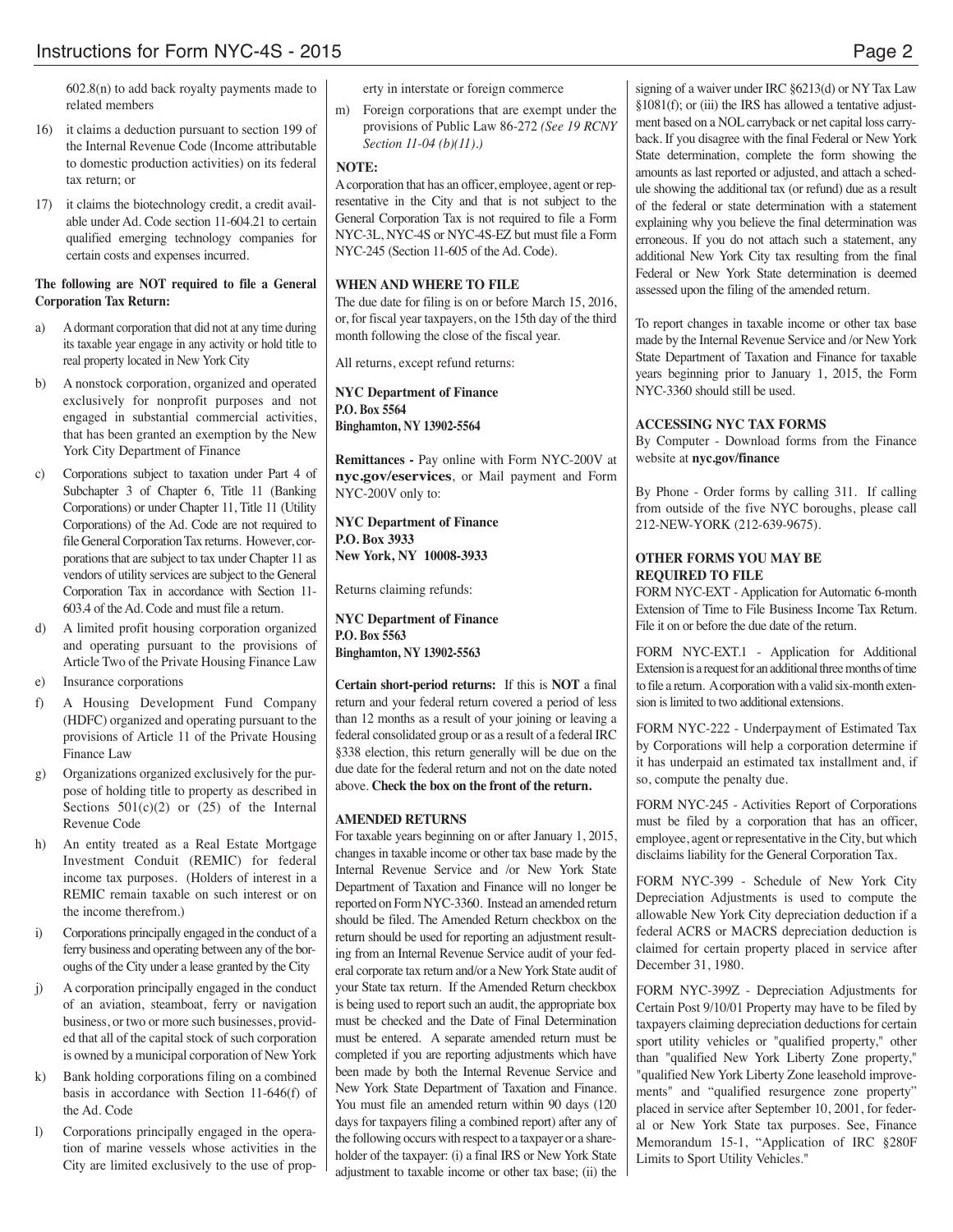FORM NYC-400 - Declaration of Estimated Tax by General Corporations must be filed by any corporation whose New York City tax liability can reasonably be expected to exceed \$1,000 for any calendar or fiscal tax year.

FORM NYC-3360 - General Corporation Tax Report of Change in Taxable Income made by the U.S. Internal Revenue Service and/or New York State Department of Taxation and Finance is used for reporting adjustments in taxable income resulting from an audit of your federal corporate tax return and/or State audit of your State corporate tax return for taxable years beginning prior to January 1, 2015 only.

FORM NYC-CR-A - Commercial Rent Tax Annual Return must be filed by every tenant that rents premises for business purposes in Manhattan south of the center line of 96th Street **and** whose annual or annualized gross rent for any premises is at least \$200,000.

FORM NYC-RPT - Real Property Transfer Tax Return must be filed when the corporation acquires or disposes of an interest in real property, including a leasehold interest; when there is a partial or complete liquidation of the corporation that owns or leases real property; or when there is transfer of a controlling economic interest in a corporation, partnership or trust that owns or leases real property.

FORM NYC-ATT-S-CORP - Calculation of federal Taxable Income for S Corporations must be included in the GCT filing of every federal S Corporation.

FORM NYC-NOLD-GCT - Net Operating Loss Computation must be included in the GCT filing of every GCT taxpayer claiming a net operating loss deduction.

## **ESTIMATED TAX**

If the tax for the period following that covered by this return is expected to exceed \$1,000, a declaration of estimated tax and installment payments are required. Form NYC-400 is to be used for this purpose. If the tax on this return exceeds \$1,000, Form NYC-400 will automatically be mailed to you.

If, after filing a declaration, your estimated tax substantially increases or decreases as a result of a change in income, deduction or allocation, you must amend your declaration on or before the next date for an installment payment. The procedure is as follows:

- Complete the amended schedule of the notice of estimated tax due. (This is your quarterly notice for payment of estimated tax.)
- Mail the bottom portion of the notice along with your check to:

**NYC Department of Finance P.O. Box 3922 New York, NY 10008-3922**

If the amendment is made after the 15th day of the 9th month of the taxable year, any increase in tax must be paid with the amendment.

*For more information regarding estimated tax*

*payments and due dates, see Form NYC-400 (Declaration of Estimated Tax).*

## **AUTOMATIC EXTENSIONS**

An automatic extension of six months for filing this return will be allowed if, by the original due date, the taxpayer files with the Department of Finance an application for automatic extension on Form NYC-EXT and pays the amount properly estimated as its tax. See the instructions for Form NYC-EXT for information regarding what constitutes a proper estimated tax for this purpose. Failure to pay a properly estimated amount will result in a denial of the extension.

A taxpayer with a valid six-month automatic extension filed on Form NYC-EXT may request up to two additional three-month extensions by filing Form NYC-EXT.1**.** A separate Form NYC-EXT.1 must be filed for each additional three-month extension.

## **PENALTY FOR UNDERSTATING TAX**

If there is a substantial understatement of tax (i.e., if the amount of the understatement exceeds the greater of 10% of the tax required to be shown on the return or \$5,000) for any taxable year, a penalty will be imposed equal to 10% of the amount of the understated tax. The amount on which you pay the penalty can be reduced by subtracting any item for which (1) there is or was substantial authority for the way in which the item was treated on the return, or  $(2)$  there is adequate disclosure on the return or in a statement attached to the return.

#### **CHANGE OF BUSINESS INFORMATION**

If there have been any changes in your business name, identification number, billing or mailing address or telephone number, complete Form DOF-1, Change of Business Information.

## **FINAL RETURNS**

If a corporation ceases to do business in New York City, the due date for filing a final General Corporation Tax Return is the 15th day after the date of the cessation (Section 11-605.1 of the NYC Administrative Code). Corporations may apply for an automatic six-month extension for filing a final return by filing Form NYC-EXT. Any tax due must be paid with the final return or the extension, whichever is filed earlier.

## **SIGNATURE**

This report must be signed by an officer authorized to certify that the statements contained in it are true. If the taxpayer is a publicly-traded partnership or another unincorporated entity taxed as a corporation, this return must be signed by a person duly authorized to act on behalf of the taxpayer.

## **TAX PREPARERS**

Anyone who prepares a return for a fee must sign the return as a paid preparer and enter his or her Social Security Number or PTIN. (See Finance Memorandum 00-1.) Include the company or corporation name and Employer Identification Number, if applicable.

**Preparer Authorization:** If you want to allow the Department of Finance to discuss your return with the paid preparer who signed it, you must check the "Yes"

box in the signature area of the return. This authorization applies only to the individual whose signature appears in the "Preparer's Use Only" section of your return. It does not apply to the firm, if any, shown in that section. By checking the "Yes" box, you are authorizing the Department of Finance to call the preparer to answer any questions that may arise during the processing of your return. Also, you are authorizing the preparer to:

- Give the Department any information missing from your return,
- **•** Call the Department for information about the processing of your return or the status of your refund or payment(s), and
- l Respond to certain **notices that you have shared with the preparer** about math errors, offsets, and return preparation. The notices will not be sent to the preparer.

**You are not authorizing** the preparer to receive any refund check, bind you to anything (including any additional tax liability), or otherwise represent you before the Department. The authorization cannot be revoked; however, the authorization will automatically expire no later than the due date (without regard to any extensions) for filing next year's return. **Failure to check the box will be deemed a denial of authority**.

## **SPECIFIC INSTRUCTIONS**

Check the box for 9/11/01 related federal tax benefits on page 1 of this form if, on your federal return: (i) you reported bonus depreciation and/or a first year expense deduction under IRC §179 for "qualified Resurgence Zone property," regardless of whether you are required to file form NYC-399Z, or (ii) you replaced property involuntarily converted as a result of the attacks on the World Trade Center during the five (5) year extended replacement period. You must attach federal forms 4562, 4684 and 4797 to this return. See instructions to Schedule B, lines 4 and 6b.

#### **Special Condition Codes**

At the time this form is being published, there are no special condition codes for tax year 2015. Check the Finance website for updated special condition codes. If applicable, enter the two character code in the box provided on the form.

## **SCHEDULE A**

*Computation of Tax*

## **LINES 2a AND 2b - TAX ON TOTAL CAPITAL**

Enter the amount from Schedule C, line 7 in the lefthand column of line 2a or 2b. Multiply by the applicable percentage and enter the tax in the right-hand column. **If the tax amount exceeds \$1,000,000, enter \$1,000,000.**

For cooperative housing corporations as defined in the Internal Revenue Code, the rate of tax on capital is 4/10 mill (.04%) instead of 1 1/2 mills (.15%). For all other corporations subject to tax, including housing companies organized and operating pursuant to Article Four of the Private Housing Finance Law (other than cooperative housing corporations), the rate of tax on capital is 1 1/2 mills (.15%).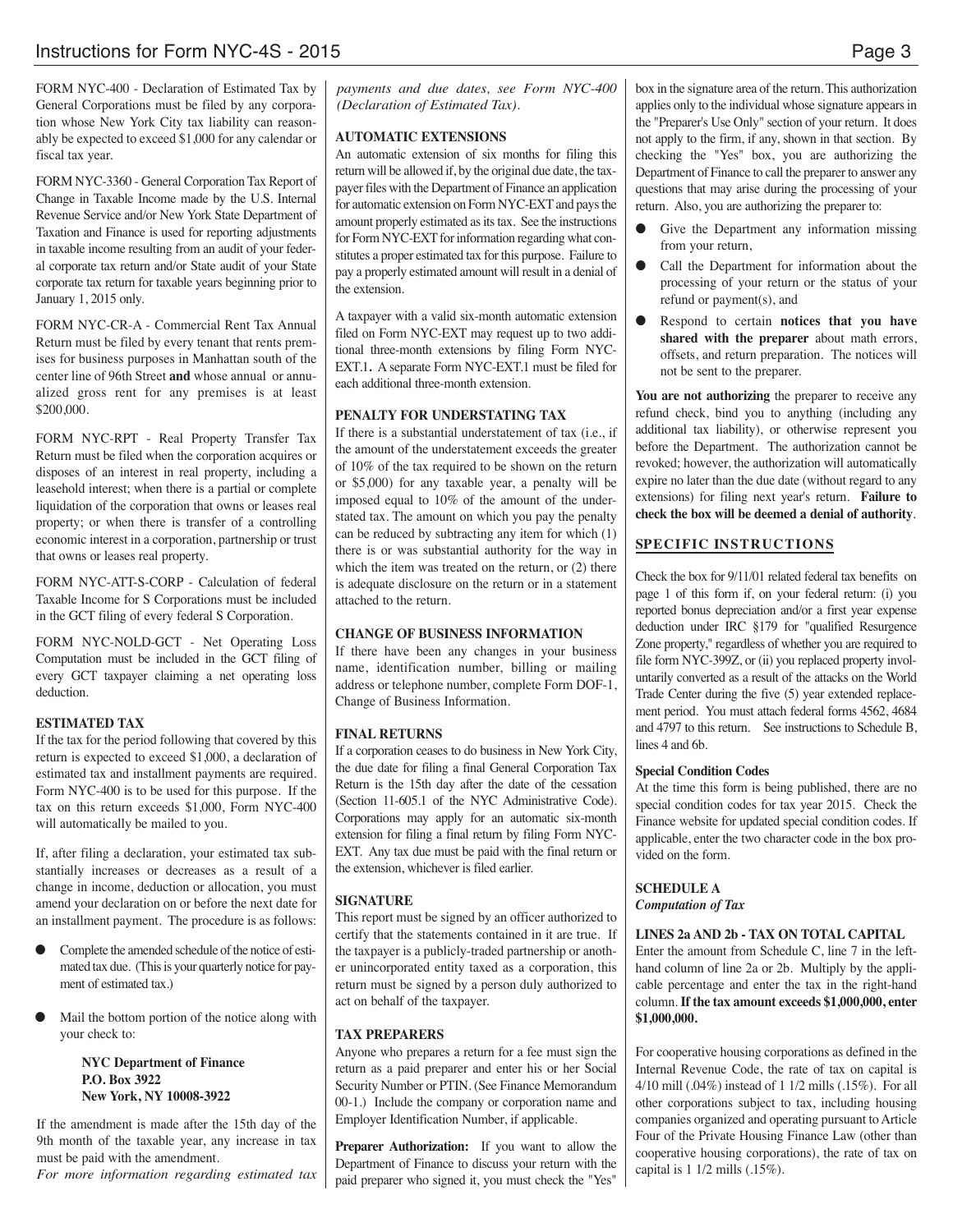#### **LINE 3b - ALTERNATIVE TAX**

Every taxpayer that is eligible to file this form must calculate its alternative tax and enter its computation on line 3b. To compute the alternative tax, measured by entire net income plus compensation, you may use the following worksheet and attach the worksheet to the return. Professional corporations must calculate the alternative tax.

#### **Alternative Tax Worksheet**

| Net income/loss<br>(Schedule A, line 1)                            |  |                    |
|--------------------------------------------------------------------|--|--------------------|
| Compensation.<br>See Instr.                                        |  | $2)$ \$            |
| Total (line 1 <i>plus</i> line 2) 3) $\frac{1}{2}$                 |  |                    |
| Statutory exclusion.<br>See Instr.                                 |  | 4) $\frac{\ }{\ }$ |
| Net amount<br>(line 3 <i>minus</i> line 4)                         |  |                    |
| 15\% of net amount<br>(line 5 x $15\%$ )                           |  |                    |
| Tax rate                                                           |  | 7) 8.85%           |
| Alternative tax<br>(line 6 x line 7) Transfer<br>amount to page 1, |  |                    |
| Schedule A, line 3b                                                |  | $8)$ \$            |

## **Worksheet Instructions**

## *LINE 2 - COMPENSATION*

**Include in the alternative tax computation 100% of all salaries and compensation, including commissions, paid to stockholders holding more than 5% of the corporation's stock, whether or not they are also officers, as deducted on the federal return and reported in Schedule D, line 2.** For taxable years beginning after 6/30/99, no portion of officers' compensation is added back unless the officer is also a more than 5% shareholder.

In determining whether a stockholder owns more than 5% of the issued capital stock, include all classes of voting and nonvoting stock, issued and outstanding.

#### *LINE 4*

Enter \$40,000. (If the return does not cover an entire year, the exclusion must be prorated based on the period covered by the return.)

#### *LINE 6*

Pursuant to NYC Administrative Code § 11-  $604(1)(H)(c)$  as added by Chapter 491 of the Laws of 2007, the amount on Line 5 is multiplied by 15% for tax years beginning on or after January 1, 2010.

## **LINE 4 - MINIMUM TAX**

Enter the New York City Gross Receipts and Minimum Tax amount from the following table. The amount of New York City receipts for this purpose is the total amount of all receipts the taxpayer has received in the regular course of business from such sources as sales of personal property, services performed, rentals of property and royalties. This receipts amount would be the same as the amount that would have to be shown on Form NYC-3L, Schedule H, Column A, Line 2g if the taxpayer had filed Form NYC-3L.

For taxpayers who use Form NYC-4S, and, accordingly, allocate 100 percent of their income to the City, the amount of receipts used for this purpose is the total amount of all receipts the taxpayer has received in the regular course of business.

#### **TABLE - FIXED DOLLAR MINIMUM TAX** For a corporation with New York City receipts of:

| More than \$100,000   |  |
|-----------------------|--|
| More than \$250,000   |  |
| More than \$500,000   |  |
| More than \$1,000,000 |  |
| More than \$5,000,000 |  |
|                       |  |

## **SHORT PERIODS - FIXED DOLLAR MINIMUM TAX**

Compute the New York City receipts for short periods (tax periods of lessthan 12 months) by dividing the amount of New York receipts by the number of months in the short period and multiplying the result by 12. The fixed dollar minimum tax may be reduced for short periods:

### **PERIOD REDUCTION**

| More than 6 months |  |
|--------------------|--|
|                    |  |
|                    |  |

#### **LINE 6b - FIRST INSTALLMENT PAYMENT**

Do not use thisline if an application for automatic extension (NYC-EXT) has been filed. The payment of the amount shown at line 6b is required as payment on account of estimated tax for the 2016 calendar year, if a calendar year taxpayer, or for the taxable year beginning in 2016, if a fiscal year taxpayer.

#### **LINE 8 - PREPAYMENTS**

Enter the sum of all estimated tax payments made for this tax period, the payments made with the extension request, if any, and both the carryover credit and the first installment recorded on the prior tax period's return. This figure should be obtained from the completed Composition of Prepayments Schedule on page 2 of Form NYC-4S.

#### **LINE 11a - LATE PAYMENT / INTEREST**

If the tax is not paid on or before the due date (determined without regard to any extension of time), interest must be paid on the amount of the underpayment from the due date to the date paid. For information as to the applicable rate of interest, see the Finance website at **nyc.gov/finance** or call 311. If calling from outside of the five NYC boroughs, please call 212-NEW-YORK (212-639-9675).

## **LINE 11b - LATE PAYMENT OR LATE FILING/ADDITIONAL CHARGES**

- a) A **late filing penalty** is assessed if you fail to file this form when due, unless the failure is due to reasonable cause. For every month or partial month that this form is late, add to the tax (less any payments made on or before the due date) 5%, up to a total of 25%.
- b) If this form is filed more than 60 days late, the above penalty will not be less than the lesser of (1) \$100 or (2) 100% of the amount required to be shown on the form (less any payments made by the due date or credits claimed on the return).
- c) A **late payment penalty** is assessed if you fail to pay the tax shown on this form by the prescribed filing date, unless the failure is due to reasonable cause. For every month or partial month that your payment is late, add to the tax (less any payments made) 1/2%, up to a total of 25%.
- d) The total of the additional charges in *a* and *c* may not exceed 5% for any one month except as provided for in *b.*

If you claim not to be liable for these additional charges, attach a statement to your return explaining the delay in filing, payment or both.

#### **LINE 11c - PENALTY FOR UNDERPAYMENT OF ESTIMATED TAX**

A penalty is imposed for failure to file a declaration of estimated tax or for failure to pay the entire installment payment of estimated tax due. *(For more information, refer to Form NYC-222, Underpayment of Estimated Tax by Corporations.)* If you underpaid your estimated tax, use Form NYC-222 to compute the penalty. *Attach Form NYC-222*. If no penalty is due, enter "0" on line 11c.

### **LINE 15 - TOTAL REMITTANCE DUE NYC DEPARTMENT OF FINANCE**

If the amount on line 9 is greater than zero or the amount on line 13 is less than zero, enter on line 15 the sum of line 9 and the amount, if any, by which line 12 exceeds the amount on line 10. After completing this return, enter the amount of your remittance on line A.

All remittances must be payable in U.S. dollars drawn on a U.S. bank. Checks drawn on foreign banks will be rejected and returned. Remittance must be made payable to the order of:

#### **NYC Department of Finance**

## **LINE 16 - RENT DEDUCTED ON FEDERAL RETURN**

Enter on this line total rent paid on business premises located inside New York City and deducted on federal return.

#### **SCHEDULE B**

*Computation of New York City Taxable Income*

**LINE 1** - **FEDERAL TAXABLE INCOME S Corporations and qualified subchapter S subsidiaries**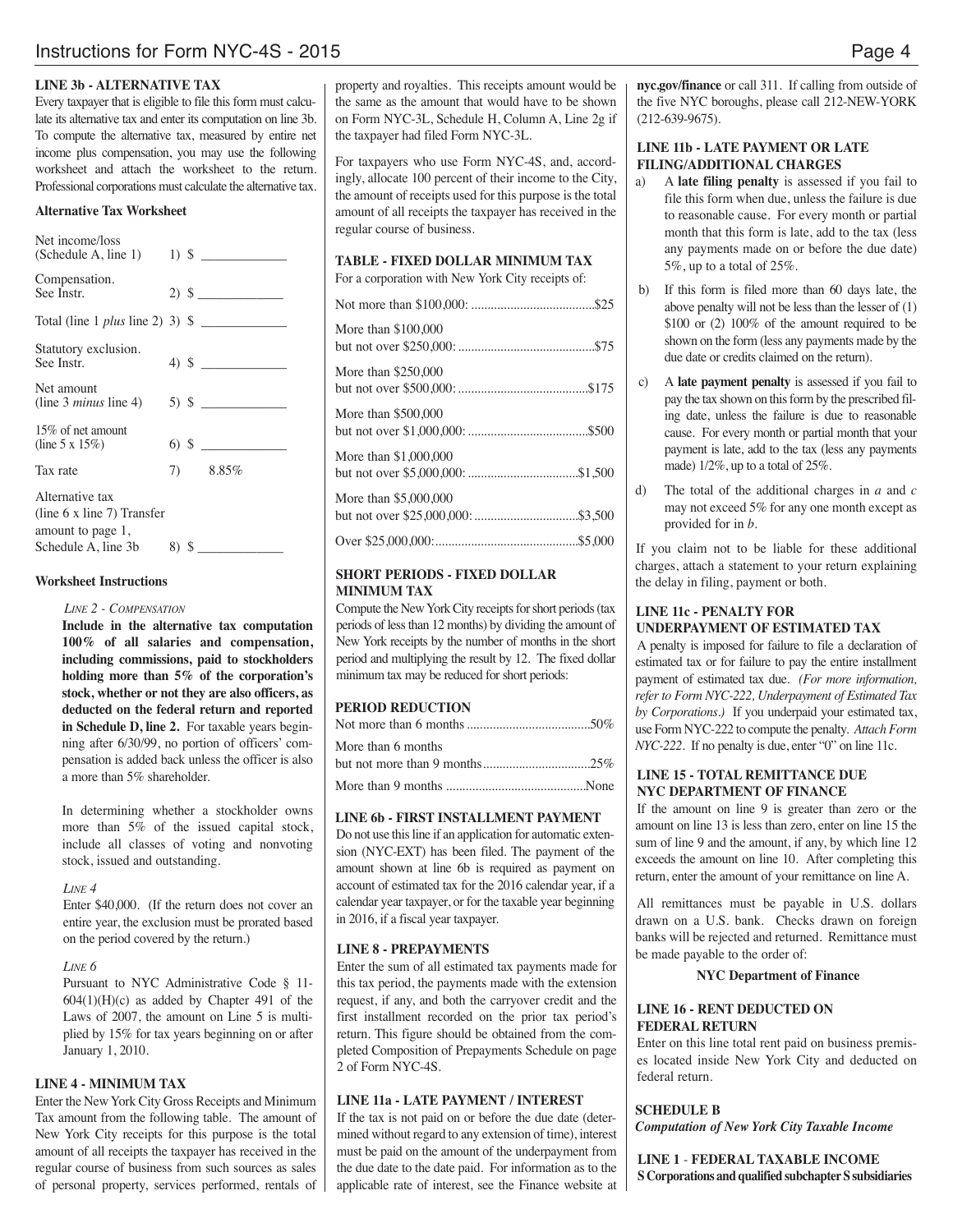## **(QSSS) must file as ordinary corporations. Federal S Corporation taxpayers must complete form NYC-ATT-S-CORP, Calculation of Federal Taxable Income for S Corporations and include it with theirGCTForm 3L, 4S or 4S-EZ.**

For tax years beginning on or after August 1, 2002, corporations that are partners in partnerships that receive at least eighty percent of their gross receipts from providing mobile telecommunications services must exclude their distributive share of income, gains, losses and deductions from any such partnership, including their share of separately reported items, from their federal taxable income reported on line 1.

## **NOTE:**

The charitable contribution deduction from federal Form 1120S, Schedule K, line 12a may not exceed 10% of the sum of lines 1 through 12d (other than line 12a) of Schedule K.

## **LINES 3a AND 3b - STATE AND LOCAL TAXES**

On line 3a, enter the amount deducted on your federal return for business taxes paid or accrued to any state, any political subdivision of a state or to the District of Columbia if they are on or measured by profits or income or include profits or income as a measure of tax, including taxes expressly in lieu of any of the foregoing taxes. Include the New York State Metropolitan Transportation business tax surcharge and the MTA Payroll Tax (New York State Tax Law, Art. 23).

On line 3b, enter the amount of New York City General Corporation Tax and Banking Corporation Tax deducted on your federal return.

*Attach a schedule listing each locality and the amount of all taxes deducted on your federal return.*

## **LINES 4 AND 6b - DEPRECIATION**

The federal depreciation deduction computed under the Accelerated Cost Recovery System or Modified Accelerated Cost Recovery System (IRC Section 168) is not allowed for the following types of property:

- property placed in service in New York State in taxable years beginning before January 1, 1985 (except recovery property subject to the provisions of the Internal Revenue Code Section 280- F).
- property of a taxpayer principally engaged in the conduct of an aviation, steamboat, ferry, or navigation business, or two or more such businesses which is placed in service in taxable years beginning after December 31, 1988, and before January 1, 1994.

ACRS and MACRS may not be allowed for property placed in service outside of New York State in taxable years beginning before January 1, 1994 (except property subject to the provisions of Internal Revenue Code Section 280-F). For information regarding depreciation deductions for property placed in service outside New York after 1984 and

before 1994, see Finance Memorandum 99-4 "Depreciation for Property Placed in Service Outside New York After 1984 and Before 1994."

In place of the federal depreciation deduction, a depreciation deduction using pre-ACRS or MACRS rules (IRC Section 167) is allowed. Enter on line 4 the ACRS or MACRS adjustment from Form NYC-399, Schedule C, line 8, Column A. Enter on line 6b the ACRS or MACRS adjustment from Form NYC-399, Schedule C, line 8, Column B.

The federal bonus depreciation allowed for "qualified property," as defined in the Job Creation and Worker Assistance Act of 2002, is not allowed for General Corporation Tax purposes except for such deductions allowed with respect to "qualified New York liberty zone property," "qualified New York liberty zone leasehold improvements" and "qualified property" placed in service in the Resurgence Zone (generally the area in the borough of Manhattan south of Houston Street and north of Canal Street). For City tax purposes, depreciation deductions for all other "qualified property" must be calculated as if the property was placed in service prior to September 11, 2001. See, Finance Memorandum 02-3 (Revised) "New York City Tax Consequences of Certain Retroactive Federal and New York Tax Law Changes" for more information.

## **Economic StimulusAct of 2008 and Other Federal**

**Legislation Effecting Depreciation.** Section 102 of the Economic Stimulus Act of 2008, Pub. L. No. 110-185, 122 Stat. 613 (Feb. 13, 2008) amended IRC section 168(k). As amended, section 168(k)(1)(A) provides a 50-percent additional first year depreciation deduction for certain new property acquired by the taxpayer after December 31, 2007, and before January 1, 2009 (in the case of certain property, before January 1, 2010), so long as no written binding contract for the acquisition of the property existed prior to January 1, 2008. Section 1201 of Title I of Division B of the American Recovery and Reinvestment Act of 2009, Pub. L. No. 111-5, 123 Stat 115 (February 17, 2009) further amended IRC section 168(k) by extending the 50 percent additional first year depreciation deduction to new property acquired before January 1, 2010 (in the case of certain property, before January 1, 2011). Section 2022 of the Small Business Jobs and Credit Act of 2010, Pub. L. No. 111- 240, 124 Stat. 2504 (September 27, 2010) further amended IRC section 168(k) by extending the 50 percent additional first year depreciation deduction to new property acquired before January 1, 2011 (in the case of certain property, before January 1, 2012). Section 401 of the Tax Relief, Unemployment Insurance Reauthorization, and JobCreationAct of 2010, Pub. L. No. 111-312 , 124 Stat. 3296 (Dec. 17, 2010) ("2010 Tax Relief Act") extended and expanded additional first-year depreciation to equal 100% of the cost of qualified property placed in service after Sept. 8, 2010 and before Jan. 1, 2012 (before Jan. 1, 2013 for certain longer-lived and transportation property); and 50% of the cost of qualified property placed in service after Dec. 31, 2011, and before Jan. 1, 2013 (after Dec. 31, 2012, and before Jan. 1, 2014 for certain longerlived and transportation property). Section 331 of the American Taxpayer Relief Act of 2012, Pub. L. No. 112-240, 126 Stat. 2313 (January 2, 2013) ("2012 Taxpayer Relief Act") extended the 50 percent additional first year

depreciation to qualified property acquired after December 31, 2012 and before January 1, 2014 (after December 31, 2013 and before January 1, 2015 for certain longer-lived and transportation property). Section 125 of the Tax Increase Prevention Act of 2014, Pub. L. No.113-295, 128 Stat. 4010 (December 19, 2014) ("2014 TaxAct") extended the 50 percent additional first year depreciation to qualified property acquired after December 31, 2013 and before January 1, 2015 (after December 31, 2014 and before January 1, 2016 for certain longer-lived and transportation property). Consequently, the years in which the first year depreciation for passenger automobiles under §280F(a)(1)(A) is increased by \$8,000 have also been extended. However, as discussed above, the Administrative Code limits the depreciation for "qualified property" other than "Qualified Resurgence Zone property" and "New York Liberty Zone property" to the deduction that would have been allowed for such property had the property been acquired by the taxpayer on September 10, 2001, and therefore, except for Qualified Resurgence Zone property, as defined in the Administrative Code, and "New York Liberty Zone property," the City has decoupled from the federal bonus depreciation provision. The Administrative Code also requires appropriate adjustments to the amount of any gain or loss included in entire net income or unincorporated business entire net income upon the disposition of any property for which the federal and New York City depreciation deductions differ. Use Form 399Z for this calculation.

For tax years beginning on or after January 1, 2004, other than for eligible farmers (for purposes of the New York State farmers' school tax credit), the amount allowed as a deduction with respect to a sport utility vehicle that is not a passenger automobile for purposes of section 280F(d)(5) of the Internal Revenue Code is limited to the amount allowed under section 280F of the Internal Revenue Code as if the vehicle were a passenger automobile as defined in that section. For SUVs that are qualified property other than qualified Resurgence Zone property and other than New York Liberty Zone property, the amount allowed as a deduction is calculated as of the date the SUV was actually placed in service and not as of September 10, 2001. Note that for the 2015 tax year, for General Corporation Tax purposes: an SUV cannot qualify as either New York Resurgence Zone Property or as New York Liberty Zone property. See Ad. Code section 11-602(8)(o). Nor may an SUV qualify for the additional first year depreciation available under the Economic Stimulus Act of 2008 and the subsequent related federal legislation described above. On the disposition of an SUV subject to the limitation, the amount of any gain or loss included in income must be adjusted to reflect the limited deductions allowed for City purposes under this provision. Enter on Schedule B, lines 4 and 6b the appropriate adjustments from form NYC-399Z. See Finance Memorandum 15-1, "Application of IRC §280F Limits to Sport Utility Vehicles."

## **LINE 6a - NET OPERATING LOSS**

Enter NewYork City net operating loss carryforward from prior years. A deduction may *only* be claimed for net operating losses sustained in taxable years during all or part of which the corporation was subject to the General CorporationTax. NewYorkCity allows net operating loss